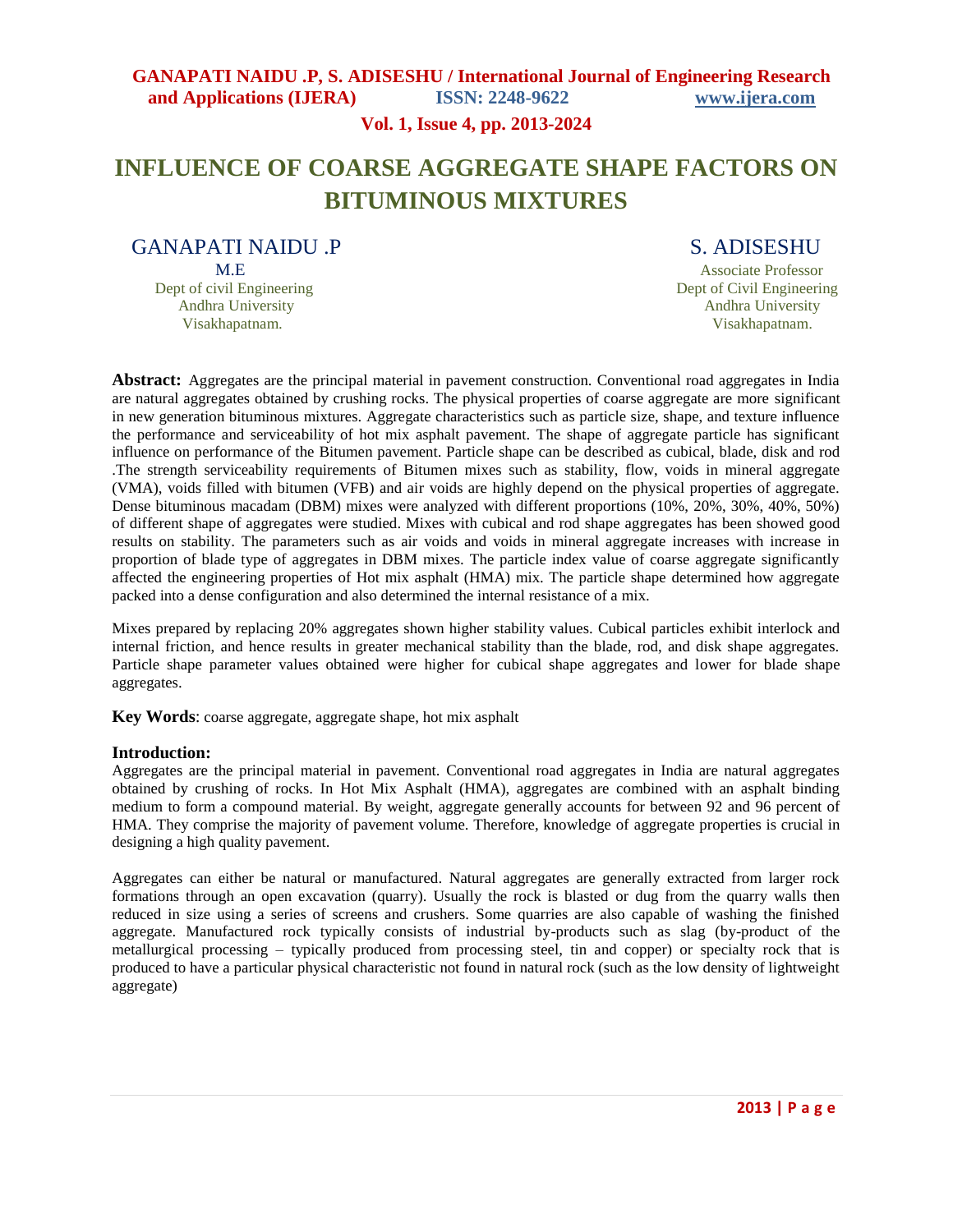### **Vol. 1, Issue 4, pp. 2013-2024**

### **INFLUENCE OF AGGREGATE PROPERTIES ON HMA PERFORMANCE**

Aggregate particles can be defined in terms of three independent shape properties: shape (or form), angularity, and surface texture (Barrett, 1980). These three aggregate shape properties fully characterize particles based on their geometry. The form property characterizes aggregate particles based on ratios of particle dimensions. The angularity property measurement describes particles based on the variations at the edges of particles. This measurement defines particles in a range from rounded to angular.

The final property is surface texture. This property describes the surface roughness of a particle at a small scale, which is not influenced by changes in form or angularity. These three properties

are independent of each other: an increase or decrease in one of these properties does not necessarily influence the other two properties (Rousan, 2004). A schematic diagram illustrating the differences between these three aggregate shape properties is shown in Fig 1.1



Components of aggregate shape: form (shape), angularity, and texture (Masad et al., 2003)

### **SIGNIFICANCE OF AGGREGATE SHAPE ON BITUMINOUS MIXES**

Aggregate shape properties are known to influence Bitumen pavement performance. Angularity and texture govern the frictional properties and dilation of the aggregate structure. Aggregate texture plays a major role in influencing the adhesive bond between the aggregate and the binder, while aggregate form influences the anisotropic response of Bitumen mixes

Aggregate characteristics such as particle size, shape, and texture influence the performance and service ability of hot-mix asphalt pavement (Brown et al. 1989, Kandhal et al. 1992). Flat and elongated particles tend to break during mixing, compaction, and under traffic. Therefore, aggregate shape is one of the important properties that must be considered in the mix design of asphalt pavements to avoid premature pavement failure.

The shape of aggregate particle has a significant influence on the performance of the bituminous pavement. Particle shape can be described as cubical, flat, elongated and round. The presence of flaky aggregates is considered as undesirable in bituminous mixtures because of their tendency to break down during construction and subsequent traffic operations. The voids present in a compacted mix depend on the shape of aggregates. Blade shape aggregates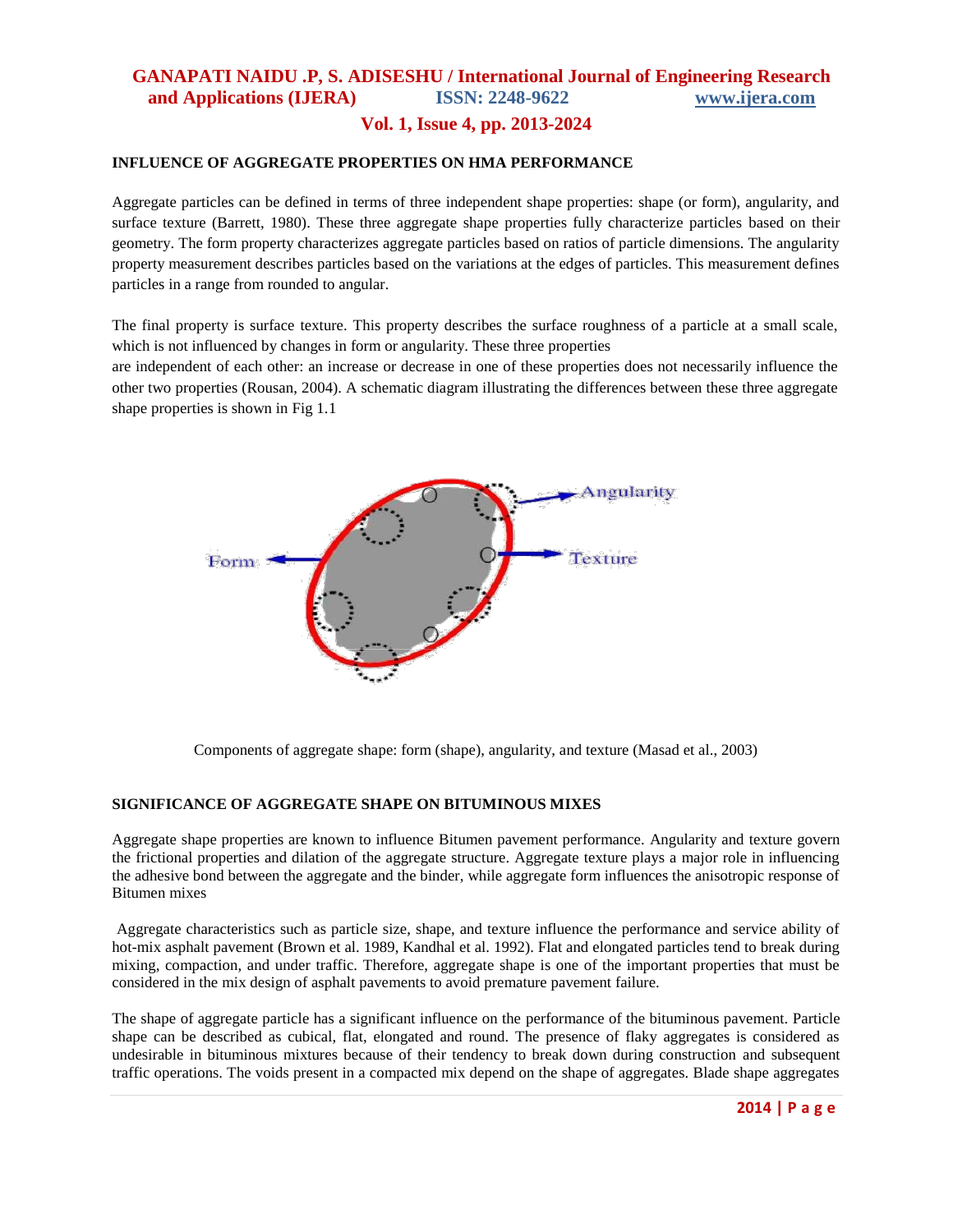### **Vol. 1, Issue 4, pp. 2013-2024**

have more voids and reduce the workability. Hence it was felt that the study on the effect of the blade shape aggregates on bituminous mixtures is relevant and essential.

Krutz and Sebaaly (1993) found a direct correlation between the rutting potential of HMA mixtures and the shape and texture of coarse aggregate particles. Li and Kett (1967) concluded in their study that flat and elongated particles could be permitted in a mixture without adverse effect on its strength. Some mixes with flaky aggregates have been found to exhibit higher fatigue life than mixes with non flaky aggregates.

Oduroh *et al*. (2000) showed that the percentage of crushed coarse particles had a significant effect on laboratory permanent deformation properties. As the percentage of crushed coarse particles decreased, the rutting potential of the HMA mixtures increased. Huber and Heiman (1987) found that crushed aggregate containing 19% flat and elongated particles did not adversely affect the volumetric properties of HMA mixtures.

Approximately 85 percent of the total volume of bituminous concrete mixtures consists of aggregate. It is not surprising that the performance of asphalt concrete mixtures is influenced by the properties of their aggregate blends, such as gradation, shape (angularity and elongation), and texture (roughness). In asphalt concrete, numerous studies have related the gradation, shape, and texture of aggregate to durability, workability, shear resistance, tensile strength, stiffness, fatigue response, rutting susceptibility, and optimum binder content of the mixtures. In recognition of the importance of aggregate properties on pavement performance, limits on flat and elongated particles or the amount of natural sand typically are incorporated into specifications.

However, often there is a lack of consistency between the aggregate specifications and the ability to measure all the desired properties of aggregates. For example, the most common test methods for evaluating aggregate angularity and surface texture are indirect measures at best. Proper selection and evaluation of aggregate properties will remain necessary to produce high-quality asphalt concrete mixtures, particularly as traffic and loads increase. Quantification of aggregate properties with rational, objective characterization methods is desirable.

Visual examination is the most common method of judging aggregate shape, the main objective of this investigation is to explore the use of different aggregate shapes in DBM mixes. The performance of the aggregate shape factors is evaluated in terms of Marshall Stability test results.

### **2. MATERIALS AND METHODS**

### **2.1 AGGREGATE**

Aggregates influence, to a great extent the load transfer capability of pavements. Hence it is essential that they should be thoroughly tested before using for construction. Not only that aggregates should be strong and durable, they should also possess proper shape and size to make the pavement act monolithically. Aggregates are tested for strength, toughness, hardness, Shape and water absorption. Aggregates can either be natural or manufactured. Natural aggregates are generally extracted from larger rock formation through an open excavation (quarry). Extracted rock is typically reduced to usable sizes by mechanical crushing. Manufactured aggregate is often a bye product of other Manufacturing industries.

#### **2.2 Bitumen Binder**

The Bitumen binder component of an Bitumen pavement typically makes up about 5 to 6 percent of the total Bitumen mixture, and coats and binds the aggregate particles together. Bitumen cement is used in hot mix asphalt. Liquid asphalt, which is asphalt cement dispersed in water with the aid of an emulsifying agent or solvent, is used as the binder in surface treatments and cold mix asphalt pavements. The properties of binders are often improved or enhanced by using additives or modifiers to improve adhesion (stripping resistance), flow, oxidation characteristics, and elasticity. Modifiers include oil, filler, powders, fibers, wax, solvents emulsifiers, wetting agents, as well as other proprietary additives (AASTHO, 1993).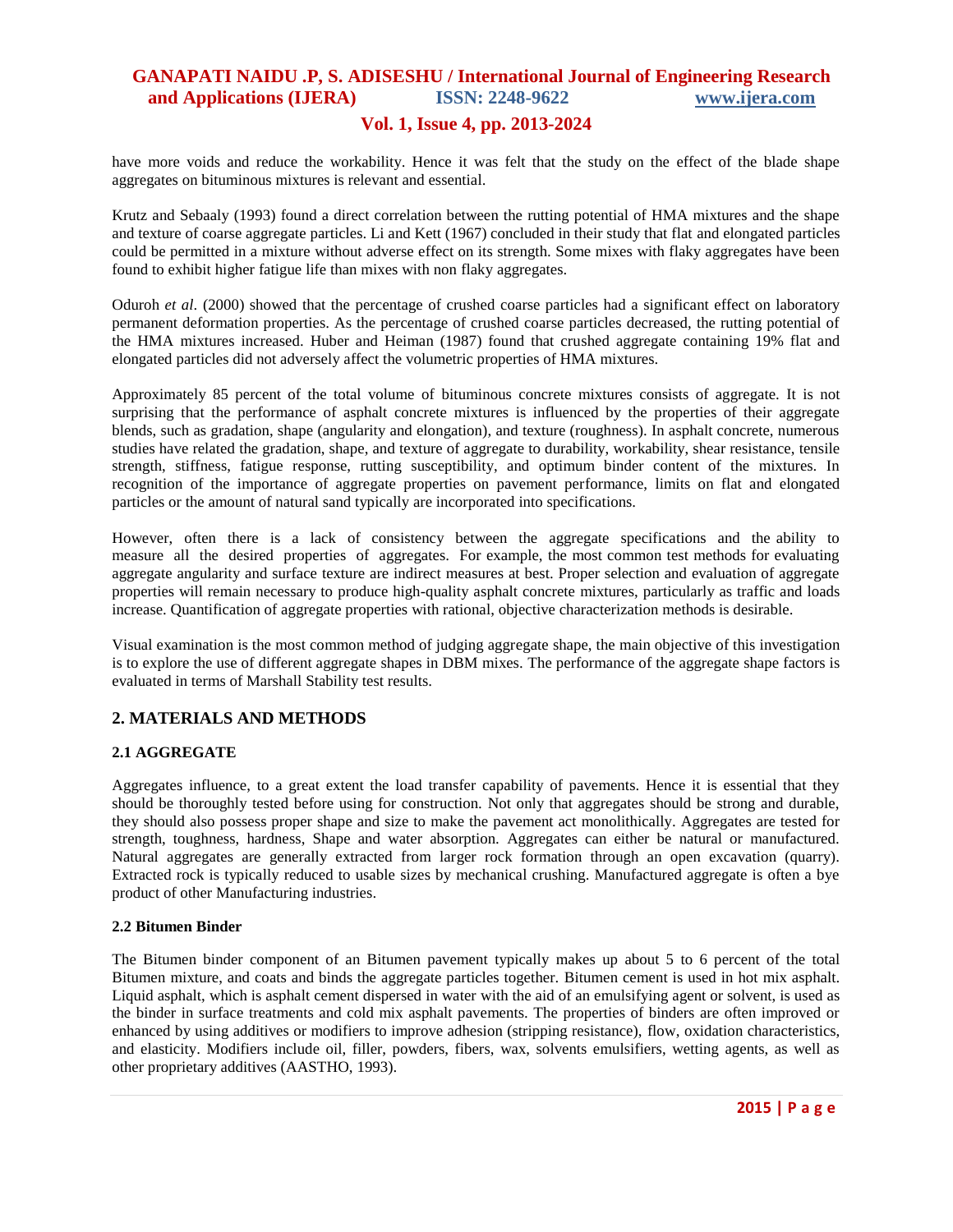### **Vol. 1, Issue 4, pp. 2013-2024**

#### **2.3 Quantification of Aggregates**

#### **Shape of Aggregates**

Aggregates which happen to fall in a particular size range may have rounded, cubical, angular, flaky or elongated particles. It is evident that the flaky and elongated particles will have less strength and durability when compared with cubical, angular or rounded particles of the same aggregate. Hence too flaky and too much elongated aggregates should be avoided as far as possible. Visual examination is the most common method of judging aggregate shape and this method is adopted for this study.

#### **Shape Tests**

The particles shape of the aggregate mass is determined by the percentage of flaky and elongated particles in it. Aggregates which are flaky or elongated are detrimental to higher workability and stability of mixes.

The flakiness index is defined as the percentage by weight of aggregate particles whose least dimension is less than 0.6 times their mean size. Test procedure had been standardized in India (IS: 2386 part –I)

The elongation index of an aggregate is defined as the percentage by weight of particles whose greatest dimension (length) is 1.8 times their mean dimension. This test is applicable to aggregates larger than 6.3 mm. This test is also specified in (IS: 2386 Part-1). However there are no recognized limits for the elongation index.

The coarse size fraction of DBM was evaluated for the influence of aggregate shape on engineering properties of HMA mix. Aggregate shape analysis was carried out through the use of the Zingg diagram on the basis of the particle longest diameter (dL), the intermediate diameter (dl), ad the shortest diameter (dS). From figure we can observe to stretch the particle in one direction and keep other dimension constant value then it will convert to other shape.

The elongation ratio and the flatness ratio were used to define the aggregate shape as shown in Figure 3.4. The former is the ratio of *dl* to *dL,* and the latter is the ratio as *dS* to *dl.* Four different aggregate shapes were selected as follows: dist, blade, road, and cube. As both ratios are equal to or larger than 2/3, the cubical aggregate was selected for the HMA mix in order to contrast it with the mixes consisting of other shapes. The disk-shaped aggregate is flaky and oblate, the rod-shaped is elongated, and the blade-shaped is both flaky and elongated. Four type aggregates used for this study are shown in fig.2.1 and 2.2

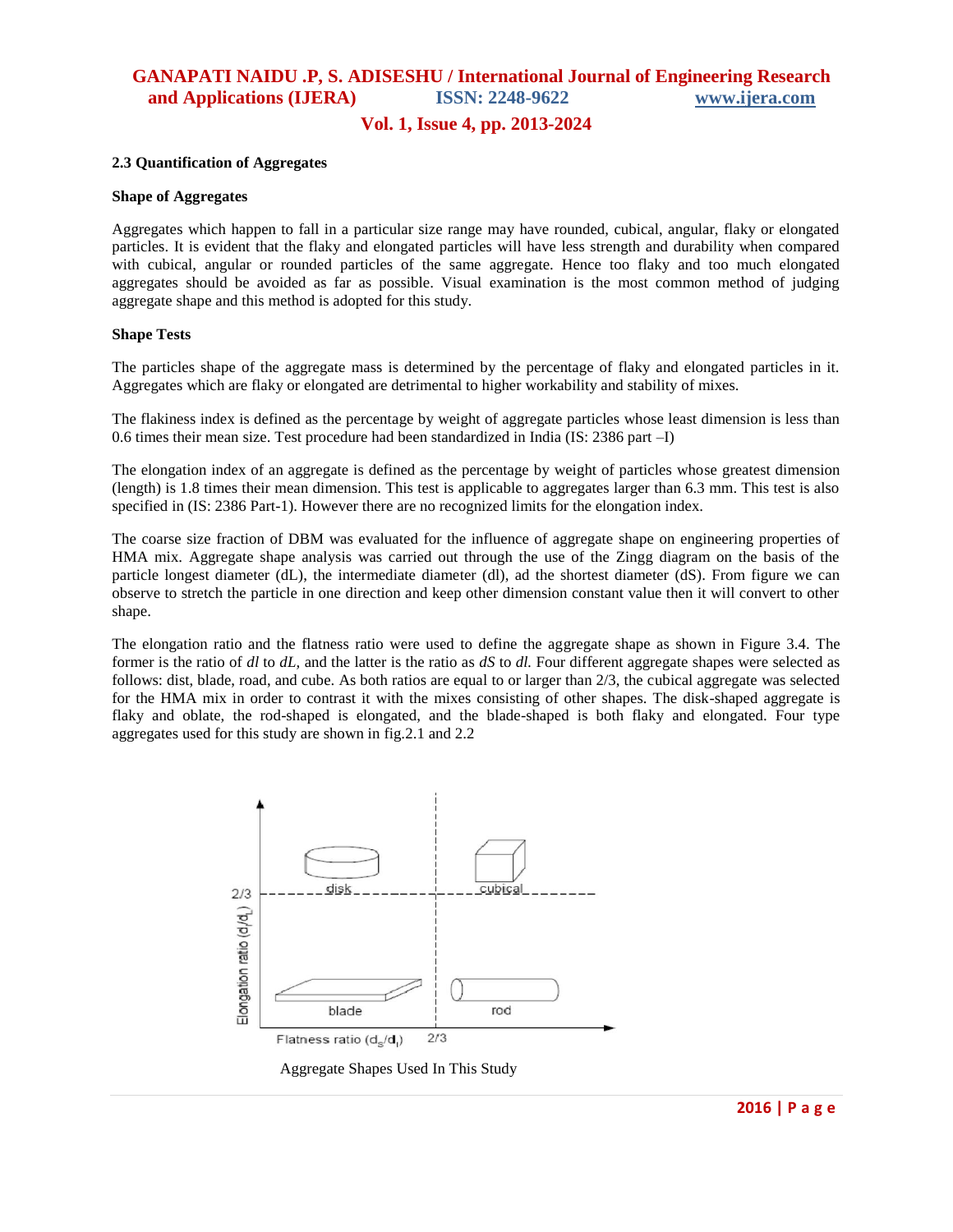**Vol. 1, Issue 4, pp. 2013-2024**



Fig 2.2

### **3. RESULTS AND DISCUSSION**

### **3.1 Particle Shape Parameters**

The shape of a rock particle can be expressed in terms of overall shape, roundness or large scale smoothness, and surface texture. These properties are the geometrically independent properties of a particle shape although there might be a natural correlation between them due to the common physical factors. In this study, a total of four shape properties (angularity, convexity ratio, roughness, and elongation ratio) were calculated to seek for possible correlations with the compressive strength.

**Angularity** is an important particle parameter used to characterize surface smoothness of particles. It is defined as the square of the ratio of the convex perimeter of particle to the perimeter of fictitious equivalent ellipse having the same area and the aspect ratio of aggregate particle.

**Elongation** ratio is another fundamental particle parameter defined as the ratio of the particle maximum dimension (length) to the maximum dimension in the plane perpendicular to the length (width).

### **3.2 Particle Index of Coarse Aggregate**

The combined effects of particle shape and surface texture of aggregates were determined in accordance with ASTM Test Method for Index of Aggregate Particle Shape and Texture (D 3398). The equipment required for this test consists of basically a cylindrical steel mould 152mm (6 in.) in diameter by 178 mm (7 in.) high, and steel rod 16mm (5/8 in.) in diameter by 610 mm (24 in.) long with the tamping end rounded to a hemispherical tip.

A clean, washed, oven-dried, single-size aggregate fraction was used for this test. The mould was filled in three equal layers, with each layer compacted with 10 well-distributed blows of the tamping rod. Each tamp consisted of a drop with the tamping rod from 51 mm (2in.) above the surface of the layer being compacted. This procedure was repeated using the same material but applying 50 blows on each of the three layers. The weight of the contents of the mould in each case was determined and the corresponding percentage of voids was calculated using the bulk specific gravity of each aggregate fraction. The particle index (*PI)* is derived using the following equation 3.1

*PI* = 1.25 V10 – 0.25 V50 -32.0 (ASTM D3398 Page-3)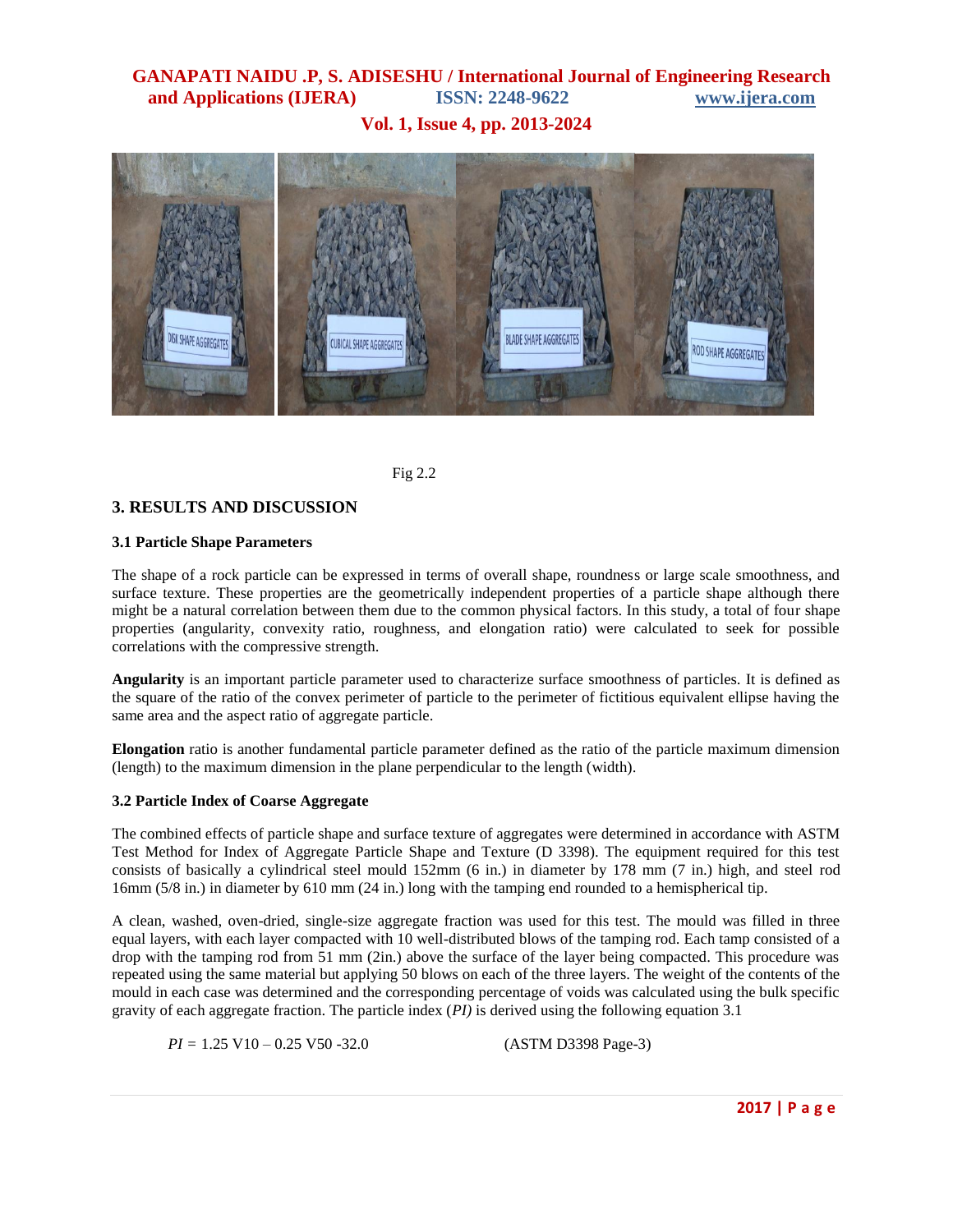### **Vol. 1, Issue 4, pp. 2013-2024**

Where

 $V10$  = percent voids in the aggregate compacted with 10 blows per layer,

V50 = percent voids in the aggregate compacted with 50 blows per layer.

#### Calculated voids

 $V10 = [1-(M_{10}/sv)] \times 100$ 

 $V50 = [1-(M_{50}/sv)] \times 100$ 

Where

 $M10 =$  Average mass of the aggregate in the mold compacted at 10 drops

Per layer-'g"

M50 = Average mass of the aggregate in the mold compacted at 50 drops

Per layer - 'g"

 $S =$  Bulk-dry specific gravity of the aggregate size fraction

 $V =$  Volume of the cylindrical mold 'mL'

#### **3.3 Significance and Use**

This test method provides an index value to the relative particle shape and texture characteristics of aggregates. This value is a quantitative measure of the aggregate shape and texture characteristics that may affect the performance of road and paving mixtures. This test method has been successfully used to indicate the effects of these characteristics on the compaction and strength characteristics of soil-aggregate and asphalt concrete mixtures.

### **3.4 Marshall Test**

The principle of the Marshall stability is the resistance to plastic flow of cylindrical specimens of a bituminous mixture loaded on the lateral surface. It is the load carrying capacity of the mix at  $60^{\circ}$ C and is measured in KN. The desirable mix properties include stability, density, durability, flexibility, resistance to skidding and workability during construction.

#### **3.4 Sample Preparation**

Mixture Designs were performed using the Marshall method by preparing and compacting samples with Bitumen content varied in 0.5% increments according to ASTM Test Method for Resistance to Plastic Flow of bituminous Mixtures Using Marshall Apparatus. Grade 60/70 Bitumen binder. Specimens were compacted with 75 blows on each side. Three samples were made for each Bitumen content. The optimum Bitumen content was chosen as the Bitumen content that produced 4% air voids. Further, two types of void were calculated for the compacted samples: the void in mineral aggregate (VMA), and the void space in coarse aggregate (VCA). The VCA"s were calculated in a way similar to the VMA"s by replacing percent of aggregate in the mix with percent of coarse aggregate in the calculation.

In this study, the behavior of DBM mixes was studied with aggregate having different shapes and different proportions (10%, 20%, 30%,40%, and 50%). Since the aim of this study is to quantify the effects of the different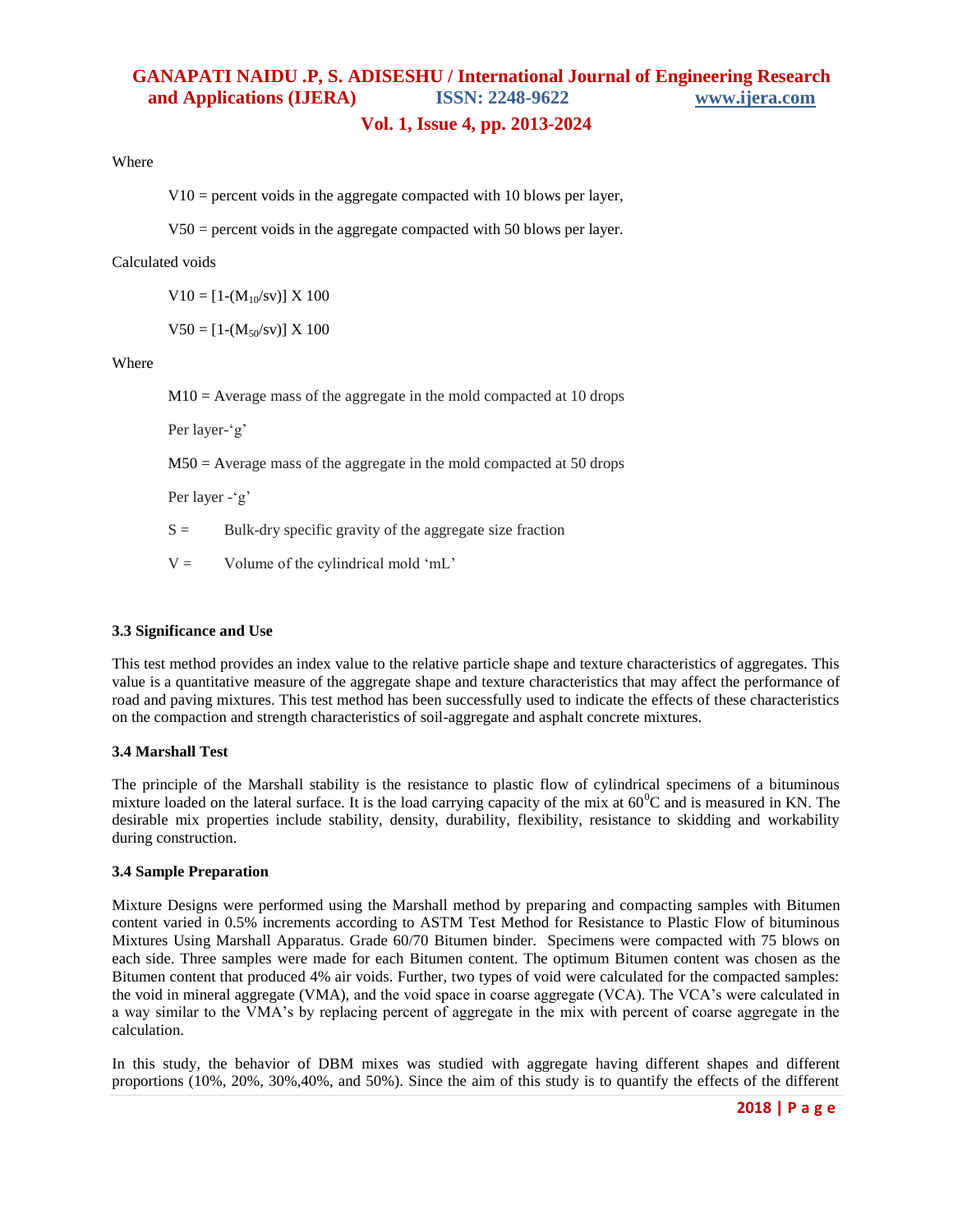### **Vol. 1, Issue 4, pp. 2013-2024**

shape of the aggregates. The following properties were investigated in this study by conducting Marshall Tests. Stability, flow Percent of air voids (Va), Voids in Mineral Aggregate (VMA), Percent Voids Filled with Bitumen (VFB).

### **3.5 Marshall Mix Design**

Bituminous mixes are used in the surface coarse of road and airfield pavement, some type of Bitumen mixes are also used in base and/or binder course of flexible pavements. The desriable Bitumen mix properties include (i) stability (ii) density (iii) durability (iv) flexibility (v) resistance to skidding and (vi) workability during contruction. Stability is defined as resisitance of the paving mix to deformation under load is thus a stress level which causes strain depending upon anticipated field condition. Density is directly realted to voids in the compacted mixtures. Stability and density in general are related terms. Durabillity is defined as the resistance of the mix against weathering which causes hardenging and this depends upon loss of volatiles and oxidation.

Generally, the stability test is applicable to hot-mix design using Bitumen and aggregate with maximum size of 25 mm. There are two major features of marshall method of designing mixes namely, (i) density-voids analysis (ii) stability-flow test. The marshall stability mix is defined as a maximum load carried by a compacted specimen at a standard test temperature at 60  $^{\circ}$ C. The flow value is the deformation the marshall test specimen undergoes during the loading upto the maximum load, in 0.25 mm units. The proposed steps for the design of bituminous mixes are given below.

- a) Select grading to be used.
- b) Select aggregates to be employed in the mix.
- c) Determine the proportoin of each aggregate required to produce the design grading.
- d) Determine the specific gravity of the aggregate combination and Bitumen.
- e) Determine the specific gravity of each compacted specimen.
- f) Make stability tests on the specimen.
- g) Calculate the percentage of voids,VMA and the percentage voids filled with asphalt in each specimen.
- h) Select optimum Bitumen content from the data obtained.
- i) Check the values of Marshall stability, flow, voids in total mix and voids filled with Bitumen obtained at the optimum Bitumen content.

Dense Bituminous Macadam (DBM) grading-II as specified by MoRT&H (2004) and 60/70 penetration grade Bitumen have been used to prepare bituminous mix samples in this study.

#### **3.6 Stability and Flow Analysis**

Optimum Binder Content (OBC) has been obtained by taking average of the bitumen contents 3.5 to 5.5 at which the mix has maximum bulk density, maximum stability and 4.5 % design air voids. Trials on grading-II conventional bitumen mixes have resulted in OBC for DBM layer.

#### **3.7 Quantification of Aggregates**

Particle shape analysis was carried out in terms of elongation ratio, flatness ratio, shape factor, and sphericity by direct methods. The shape parameters can be determined from the following equations. The mean value for each aggregate size is listed in Table 3.1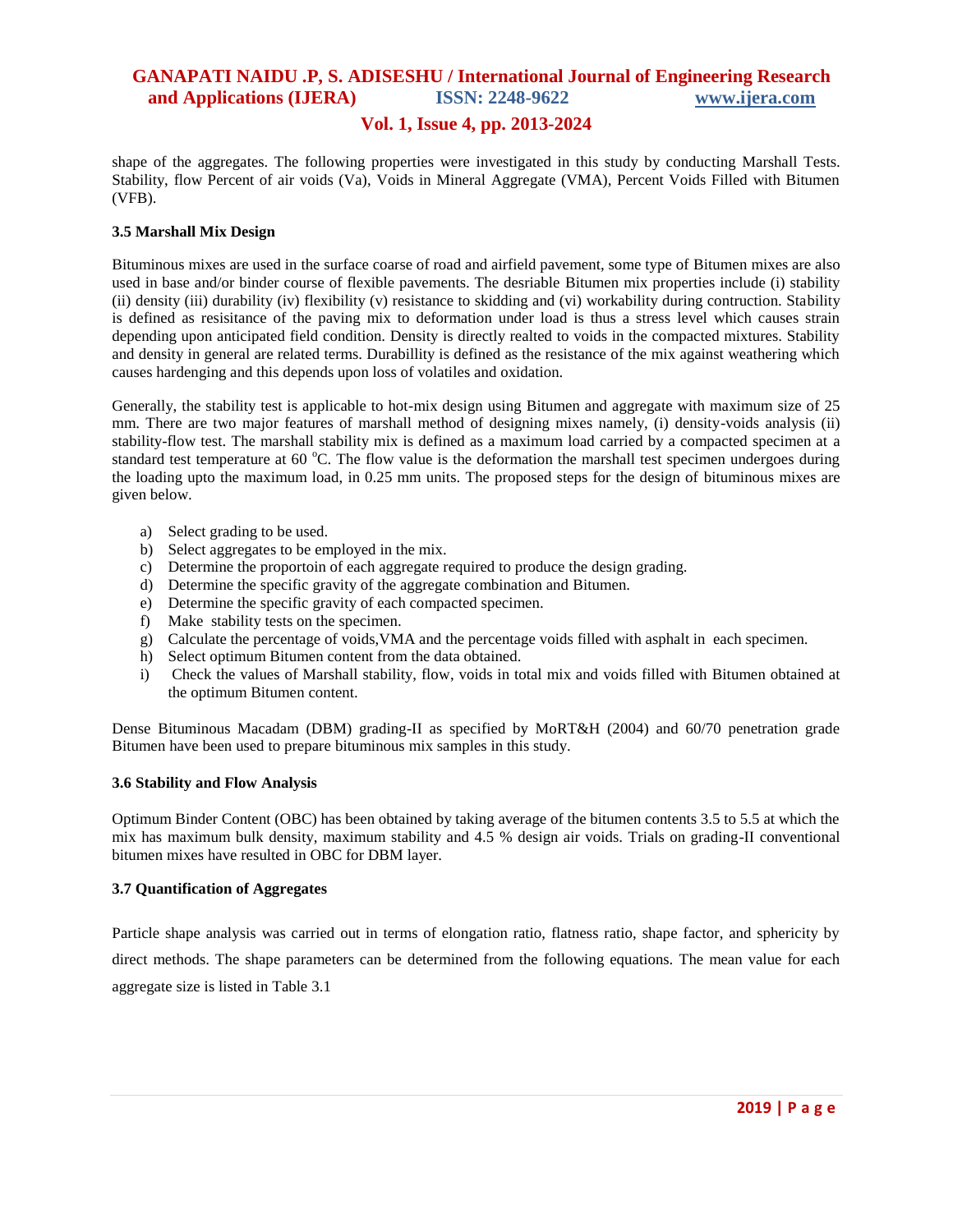### **Vol. 1, Issue 4, pp. 2013-2024**

| <b>Shape</b>                | Elongation<br>ratio | <b>Flatness</b><br>ratio | <b>Shape</b><br>factor | <b>Sphericity</b> |
|-----------------------------|---------------------|--------------------------|------------------------|-------------------|
| Cube                        | 0.81                | 0.73                     | 0.66                   | 0.87              |
| Rod                         | 0.70                | 0.71                     | 0.60                   | 0.84              |
| <b>Disk</b>                 | 0.78                | 0.66                     | 0.58                   | 0.83              |
| <b>Blade</b>                | 0.72                | 0.55                     | 0.46                   | 0.77              |
| <b>Normal</b><br>aggregates | 0.75                | 0.59                     | 0.50                   | 0.79              |

Table. Aggregate Geometric Characteristics from direct measurements

1. Elogation ratio =  $d_I / d_L$ 2. Flatness ratio =  $d_S / d_I$ 

3. Shape factor =  $ds/\sqrt{(dL \times d_I)}$ .

 $d^2_{\ L}$ 

Data obtained from Table 3.1 indicates that the higher the shape factor, the more nearly cubical the aggregate. The flatness, elongation ratio values obtained for cubical shape aggregates are 0.73, 0.81 and both the values are larger than 2/3. Sphericity of blade shape aggregate is low comparative to the other shapes and the sphericity value higher indicates the roundness of the aggregate. Shape factor is generally in between 0.3 to 0.8 for pavements. For all the shapes it falls within the limits only.

#### **3.8 Marshall Design Values**

The Marshall test is a routine test that enables one to determine strength indexes such as stability and flow for the design of a HMA Mixtures. Other Mixtures design criteria such as Density, air voids, Voids filled with bitumen (VFB) & voids mineral aggregate (VMA) are also Obtained from this test. Below table list to mixture Characteristics of Different aggregate shapes.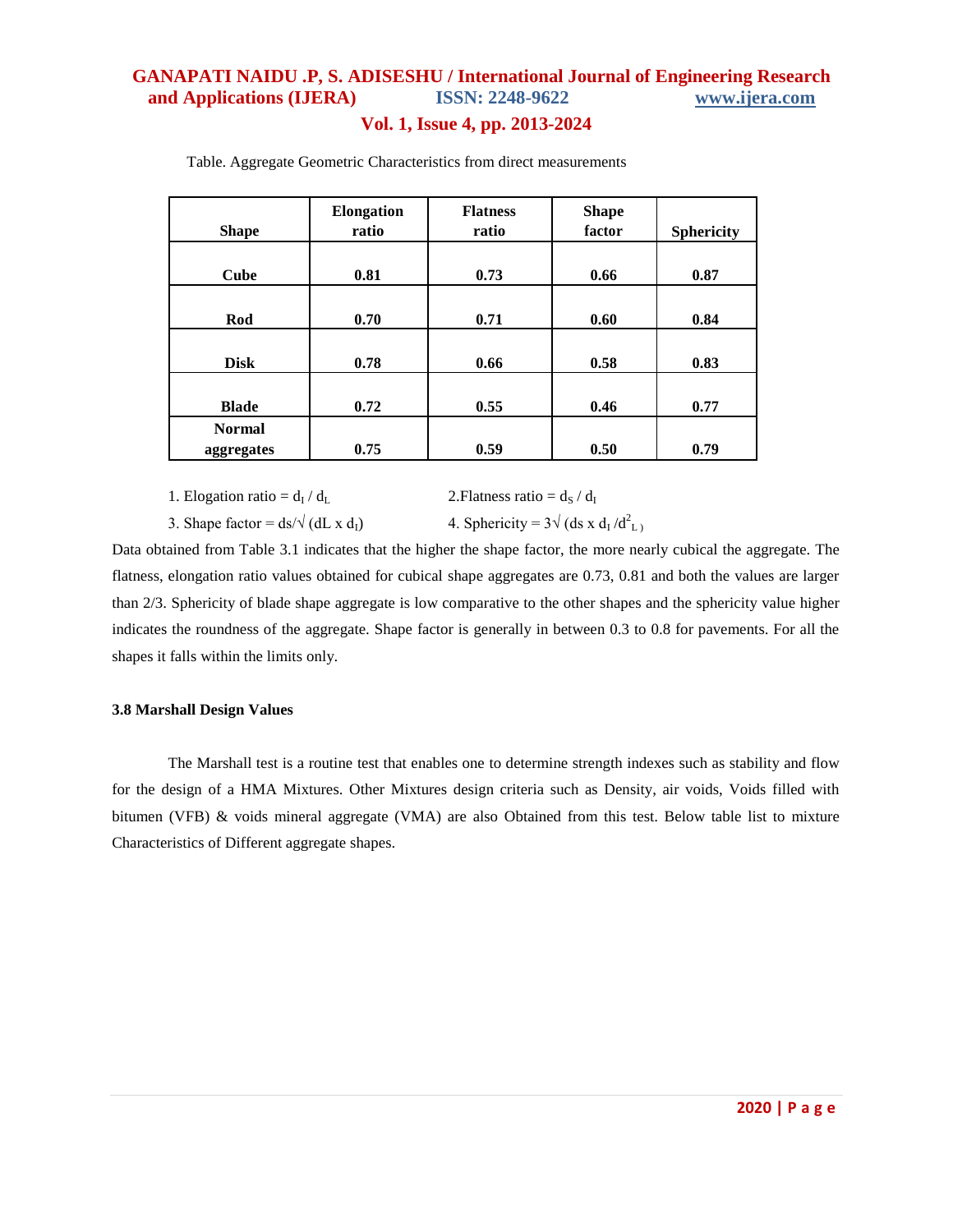| <b>ROD</b>  |         |           |         |            |              | <b>DISK</b> |         |         |         |         |
|-------------|---------|-----------|---------|------------|--------------|-------------|---------|---------|---------|---------|
|             | 10      | 20        | 30      | 40         | 50           | 10          | 20      | 30      | 40      | 50      |
| Stability   | 1405.92 | 1434.62   | 1415.48 | 1405.53    | 1435.00      | 1425.43     | 1444.57 | 1396.73 | 1387.17 | 1261.27 |
| Flow        | 2.17    | 2.17      | 2.03    | 1.80       | 1.53         | 2.17        | 2.00    | 1.97    | 1.92    | 1.90    |
| Air voids   | 4.02    | 4.06      | 4.03    | 4.00       | 3.88         | 3.45        | 3.73    | 3.69    | 4.19    | 4.16    |
| Density     | 2.455   | 2.459     | 2.464   | 2.467      | 2.478        | 2.468       | 2.467   | 2.473   | 2.465   | 2.470   |
| <b>VFB</b>  | 72.77   | 72.57     | 72.77   | 72.35      | 73.56        | 75.84       | 74.28   | 74.53   | 71.91   | 72.10   |
| <b>VMA</b>  | 14.78   | 14.81     | 14.79   | 14.87      | 14.68        | 14.30       | 14.52   | 14.48   | 14.93   | 14.89   |
| <b>CUBE</b> |         |           |         |            | <b>BLADE</b> |             |         |         |         |         |
|             | 10      | 20        | 30      | 40         | 50           | 10          | 20      | 30      | 40      | 50      |
| Stability   | 1580.03 | 1677.23   | 1619.06 | 1632.61    | 1638.58      | 1105.14     | 1056.16 | 1027.08 | 1048.97 | 1037.03 |
| Flow        | 2.63    | 2.83      | 2.07    | 2.03       | 1.90         | 1.97        | 1.67    | 1.73    | 2.07    | 2.13    |
| Air voids   | 3.32    | 3.66      | 3.65    | 3.89       | 4.10         | 3.35        | 3.52    | 3.54    | 3.56    | 3.80    |
| Density     | 2.473   | 2.470     | 2.475   | 2.474      | 2.473        | 2.472       | 2.472   | 2.477   | 2.482   | 2.480   |
| <b>VFB</b>  | 76.51   | 74.63     | 74.69   | 73.40      | 72.28        | 76.37       | 75.44   | 75.31   | 75.21   | 73.94   |
| <b>VMA</b>  | 14.14   | 14.42     | 14.41   | 14.61      | 14.79        | 14.17       | 14.32   | 14.34   | 14.35   | 14.58   |
| <b>DBM</b>  |         |           |         |            |              |             |         |         |         |         |
| Stability   | Flow    | Air voids | Density | <b>VFB</b> | <b>VMA</b>   |             |         |         |         |         |

## **Vol. 1, Issue 4, pp. 2013-2024**

### **Stability**

1405.73 2.9 4.01 2.47 71.95 14.30

The stability value obtained from the Marshall Stability test indirectly represents the strength of the paving mix, which is the critical Showing the variation of stability values with different type of aggregate shapes





aggregates with 0% to 50% of different aggregate shapes)

From the above graph showing the replacement of original aggregates with cubical, rod, disk and blade shape of aggregates. Comparative to one shape to other shape of aggregates cubical aggregates attains the maximum stability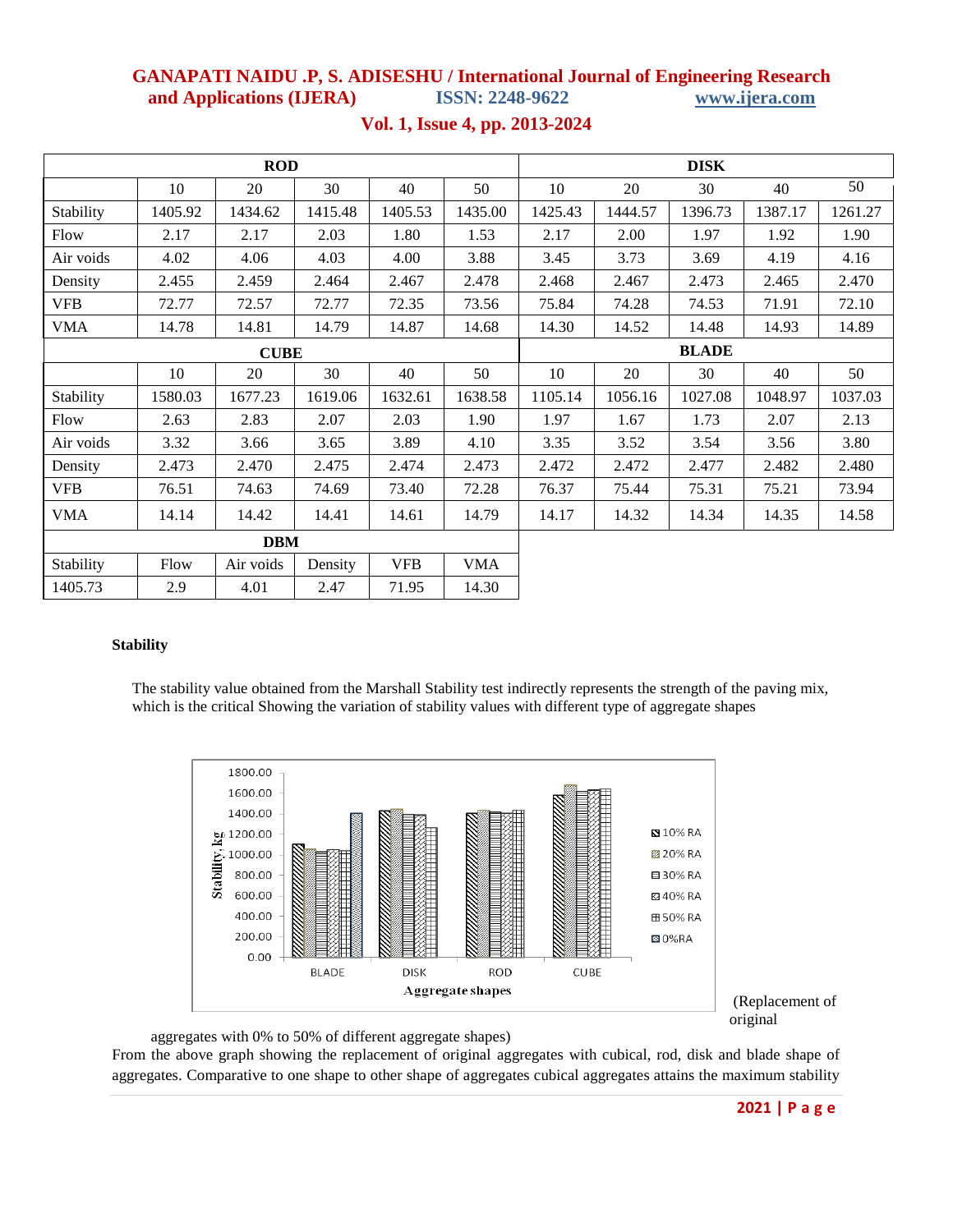### **Vol. 1, Issue 4, pp. 2013-2024**

value then the rod, disk, blade. For all type of aggregates attains maximum stability at 20% replacement with cubical, rod ,disk shapes but for blade type aggregates non significant values were obtained, the reasons may be while compaction of the specimen and the orientation of the particles in specimen.

#### **Flow**

The flow value is measured as the deformation between no load and maximum load carried by the specimen during the test. Lower flow value occurs by increasing the percentage of cubical, disk type aggregates. Maximum flow value obtained at 20% replacement with cubical shape aggregates and lower value for 20% replacement with blade shape aggregates.

#### **Percentage Air voids in Total mix**

Air voids are necessary in bituminous mixes to allow densification under traffic loads and to prevent bleeding of bitumen during hot climates. Higher percentage of air voids obtained by increasing the percentage of replacement of aggregates with all shapes except for rod shape, because the same type of particles will not replace the gaps between the bituminous mixtures, but for rod type aggregates the air voids reduces by increasing the replacement of aggregates.

#### **Density**

Density is directly related to voids in the compacted mix. Maximum density attained for the cubical shape of aggregates, with 30% replacement of cubes and lower densities for the disk shape particles and for blade and rod shapes are not following the trend.

#### **Percentage Aggregate Voids Filled by Bitumen**

Certain amount of air voids are present in the aggregate and the bitumen is expected to fill up to 67 to 75 percent of these voids filled by the bitumen, increases with an increases in the surface area by different shape of aggregates or fillers to the mix and decreases with further increase in the surface area by adding different shape of aggregates and filler. Voids filled by bitumen with different types of aggregates. Voids filled with bitumen more for rod shape aggregates and it increases with replacement of aggregates and for disk blade, cube shapes decreases with increases the replacement of aggregates.

#### **Voids in Mineral Aggregates**

The primary purpose of the VMA is to ensure reasonably high bitumen content. This can be accomplished by specifying minimum bitumen content or a minimum VMA. Cubical shape aggregates attains the maximum % VMA, and blade shape aggregates attains the lower values because of the aggregates tend to break down excessively during compaction.

### **4. Limitations**

The following are the limitations of the present study.

- 1. The present study is limited to single gradation i.e dense bituminous macadam of MORTH specifications.
- 2. The present work is limited to the use of 60/70 penetration grade bitumen and by adding different binders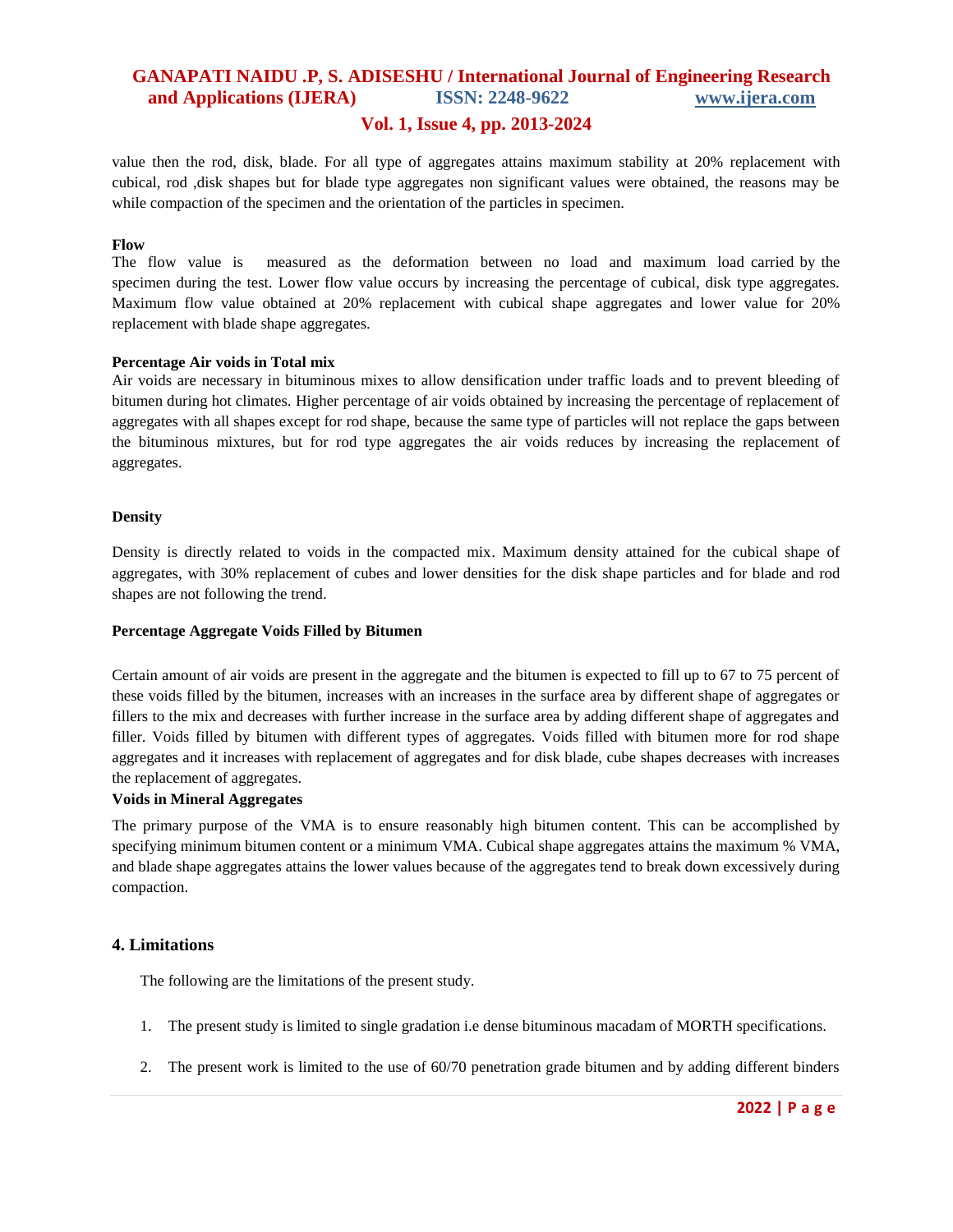### **Vol. 1, Issue 4, pp. 2013-2024**

can give different results.

3. Though extensive laboratory experimentation has been carried out in terms of characterizing the DBM mixes with respect to performance characteristics, the present study is silent in the areas of testing the DBM mixes with respect to fatigue, rutting and other important characteristics.

### **5. Conclusions**

Following conclusions are drawn from this study

- 1. Higher Marshall Stability values were obtained from the mixes prepared with cubical shape aggregates i.e. 16.77kN. It is observed that stability increases with increase in proportion of cubical aggregates up to 20%. Cubical particles exhibit interlock and internal friction, which results in higher mechanical stability than the flat, thin, and elongated particles.
- 2. The parameters such as stability, flow and voids filled with bitumen increases with increase in proportion of cubical aggregates for DBM mixes.
- 3. The parameters such as air voids and voids in mineral aggregate increases with increase in proportion of blade type of aggregates in DBM mixes, because the same type of particles will not replace the gaps between the bitumen mixes.
- 4. Mixes prepared with replacement of 20% cubical, blade, rod and disk aggregates shown higher stability values.
- 5. The stability of mix with different type of aggregates is shown good results, against satisfying the minimum requirement of 9kN.
- 6. Cubical shape aggregates attains the maximum percentage VMA, and blade shape aggregates attains the lower values because of the aggregates tend to break down excessively during compaction.
- 7 Particle shape parameter, higher sphericity value obtained for cubical shape aggregates and lower value for blade shape aggregate, because the sphericity value higher indicates the roundness of the aggregate. Obtained particle index values satisfying the minimum requirement for cubical particles i.e more than 18

### **REFERENCES**

- 1. **ASTM :D3398-00,**Standarad test method for index of aggregate particle shape and texture<sup>1</sup>
- 2. **Boutilier, O.D.** (1967) A study of the relation between the particle index of the aggregate and the properties of bituminous aggregate mixtures. *Proceedings of Association of Asphalt Paving Technologists*, 36, 157-179.
- 3. **Brown, E.R., McRae, J.L, and Crawley, A.B.** (1989) Effect of aggregate on performance of bituminous concrete. *ASTM STP 1016*, Philadelphia, 34-63.
- 4. **D. Sakthibalan (2007)** Influence of Aggregate Flakiness on Dense Bituminous macadam & Semi Dense Bituminous Concrete Mixes